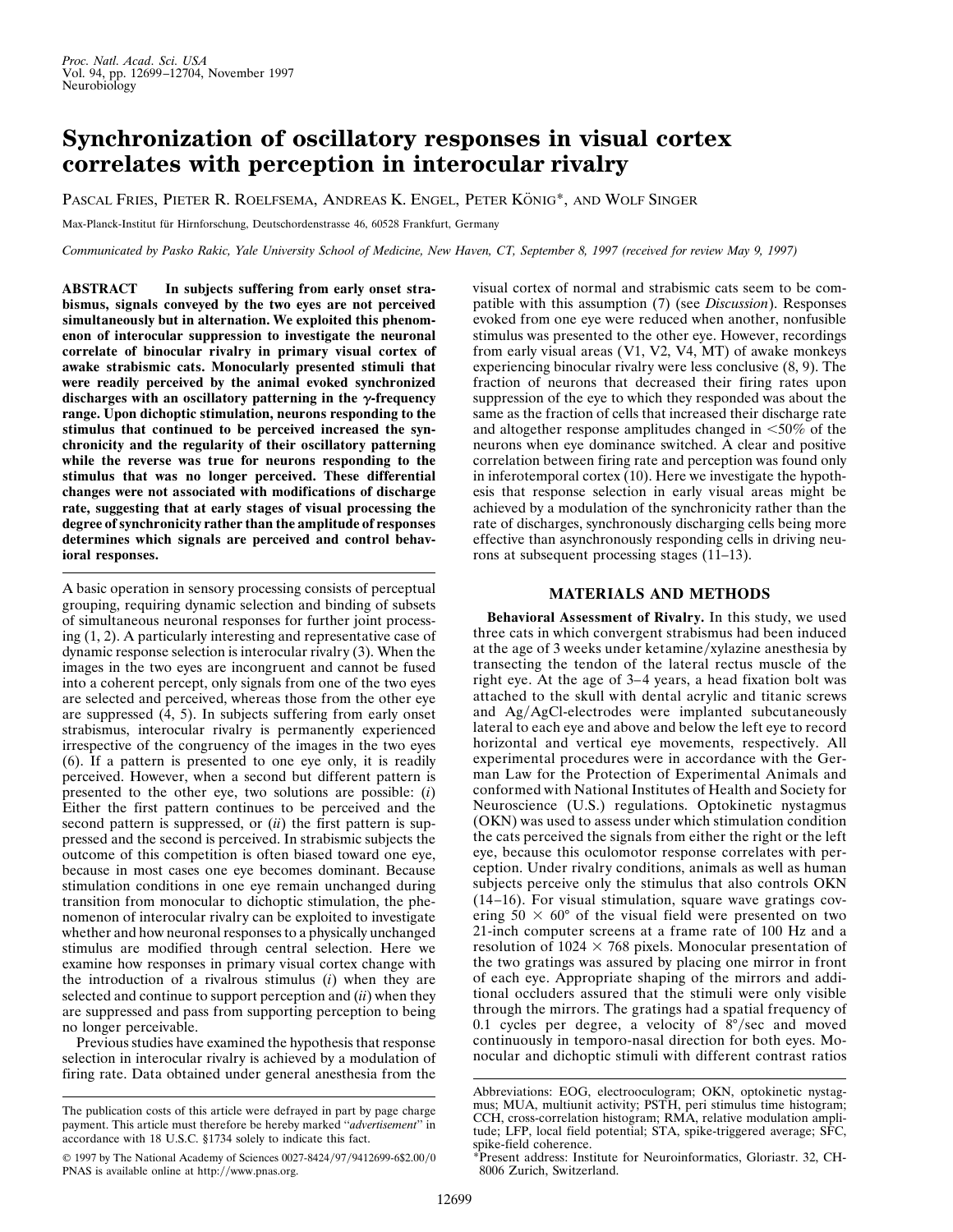(Fig. 1) were pseudorandomly interleaved and presented for 60 sec per trial. Between stimulus presentations the animals were regularly aroused with noise. Eye dominance ratios were determined from the relative time OKN was controlled by the right or the left eye according to the formula [t(left)  $-$  t(right)]/[t(left) + t(right)].





FIG. 1. Eye dominance assessed from OKN responses. (*A*) Cats were placed on a recording table and their head fixed by means of an implanted bolt (see *Materials and Methods*). In front of the head two mirrors were mounted such that each eye was viewing a separate monitor. (*B*) Recordings of horizontal OKN from cat 1 evoked by dichoptic presentation of gratings moving in opposite directions for four different contrast conditions. Phases devoid of saccades are underlaid with gray if they exceed 500 msec and those classified as smooth phases of OKN are marked with black bars whose position indicates which eye controls OKN (*Top*, left eye; *Bottom*, right eye). When only one grating is presented to either the left or the right eye, OKN is unidirectional, smooth phases of OKN reflecting the movement direction of the grating. If both eyes are stimulated with gratings of equal contrast  $(l = 0.5, r = 0.5)$ , OKN is entirely dominated by the left eye. OKN is controlled by the two eyes in alternation only when contrast ratios are very asymmetric  $(l = 0.1, r = 0.9)$  indicating a pronounced dominance of the left eye. (*C*) Eye dominance ratios (see *Materials and Methods*) expressed as the fraction of time during which OKN was dominated by the left eye stimulus (ordinate) as a function of the contrast ratio (abscissa) between dichoptically presented gratings for all three cats. The curves correspond to significantly fitted sigmoidal functions. In two cats the deviated eye was dominant and in one cat the nondeviated eye. At equal contrast of the two gratings, eye dominance ratios are for cat 1, 0.96; cat 2,  $-0.53$ ; and cat 3,  $-0.85$ .  $Bars = SEM$ . Dashed vertical lines are drawn at the contrast ratios shown in *B*.

**Cortical Recordings.** Teflon-coated platinum iridium wires (28–34 wires, 25  $\mu$ m diameter) were chronically implanted in areas 17 and 18 (17). All surgical procedures in the adult cat were performed under  $N_2O/O_2$  anesthesia supplemented by 1% halothane. For the analysis of multiunit activity (MUA) the signal from the intracortical wire electrodes was amplified, band-pass filtered in the range of 1–3 kHz (3 dB per octave) and fed into a Schmitt trigger with a threshold that exceeded the noise level by at least a factor of two. Responses were elicited by moving gratings with the same parameters as those used for OKN measurements, except that now their orientation was changed in steps of 45° to obtain joint responses from as many pairs of recording sites as possible, and direction of motion was reversed every 1.5 sec to prevent eye movements (see below). These stimulus sets were presented either monocularly or dichoptically. Individual trials lasted for 9 sec (stimulus onset after 3 sec), and a particular stimulation condition was repeated at least 40 times and interleaved in a pseudorandom sequence with other conditions. Visual responses were considered significant if they exceeded the ongoing activity by a factor of 1.5. Stimuli were presented for only 6 sec, to enhance the perceptual asymmetry between the eyes. Behavioral testing had revealed that the dominant eye virtually always initiated OKN and that perceptual switches occurred only after tens of seconds. The same holds for human subjects. Even if asymmetries in eye dominance are minute, it is almost always the dominant eye that initiates nystagmus after stimulus onset (14).

The effects of binocular rivalry were assessed by comparing the responses of cells connected to the same eye under monocular and dichoptic stimulation conditions. For all responses, auto- and cross-correlation histograms (CCHs) were computed and quantified according to a standard procedure described previously (18) that involved the fitting of a damped cosine wave (Gabor function) to the correlogram. The function had to account for at least 15% of the data variance and the z scores of significant peaks had to be  $\geq$  2. The strength of synchronization and the regularity of oscillations were quantified by calculating the relative modulation amplitude (RMA) for the central and the first satellite peak, respectively. RMA (as a percentage) was defined as the amplitude of the respective peak (measured from the offset caused by accidental coincidences) divided by the offset (and multiplied by a factor of 100). Pairs of recording sites were included in the crosscorrelation analysis of MUA responses if both responded jointly to a grating of a particular orientation. Because the measured orientation preferences were distributed rather evenly in our sample of recording sites, the pooled correlation data comprise responses to all possible orientations and drift directions. To avoid contamination of the correlograms by transient responses to stimulus onset, we selected for data analysis either the response epoch between the first and second or the second and third reversal of stimulus motion (Fig. 2), depending on where the product of the firing rates was larger. However, results were essentially the same for the respective other response epoch.

**Eye Movement Controls.** Electrooculogram (EOG) recordings were routinely performed during the electrophysiological measurements to control for the absence of eye movements. As we had no reliable control over the cat's fixation behavior, we could not calibrate the EOG recordings in visual angle. However, EOG recording conditions were the same during behavioral testing and electrophysiological measurements. Because the EOG signals were strongly modulated in the first condition and flat in the second, we are confident that eye movements were absent during data acquisition. There are several reasons why eye movements where not evoked during electrophysiological measurements. (*i*) Even in normal cats and under optimal conditions for the induction of OKN, eye movements are readily abolished by reversing the movement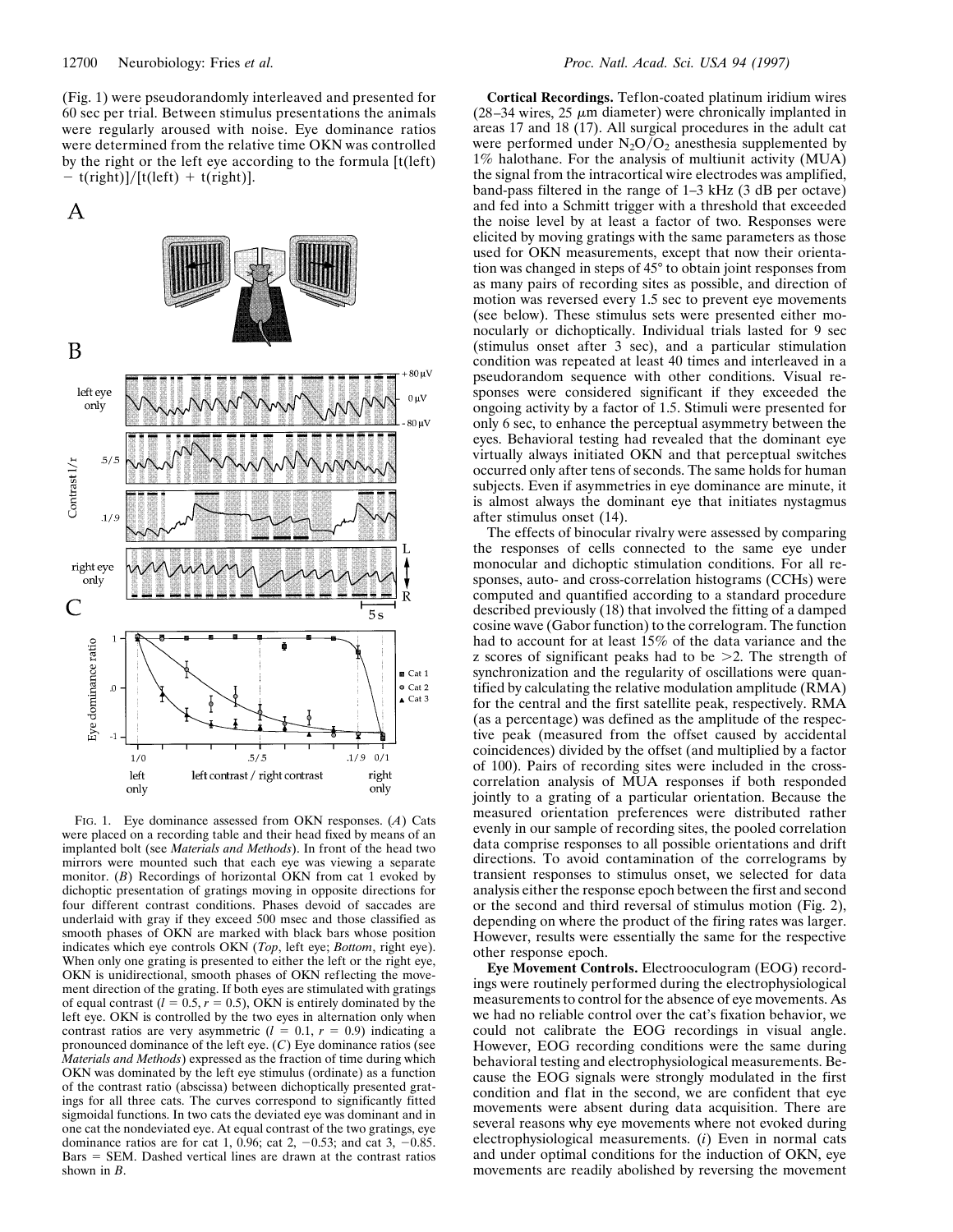

FIG. 2. Normalized CCH and peri stimulus time histograms (PSTH) for two pairs of recording sites connected to the dominant (*A* and *B*) and nondominant eye (*C* and *D*), respectively, under monocular (*A* and *C*) and dichoptic (*B* and *D*) stimulation conditions. (*A*) CCH and the corresponding PSTHs for a pair of recording sites connected to the dominant eye under monocular stimulation conditions. Insets above the correlation histograms indicate stimulation conditions. Cent and Sat, RMA (in %) of the center peak (Cent) and first satellite peak (Sat) in the CCHs; n.s., CCH modulation was not significant (see *Materials and Methods*). Vertical lines in the PSTHs indicate the response epoch between the second and third reversal of stimulus motion, for which the CCH was calculated (see *Materials and Methods*). *Bottom*, superimposed single trial EOG recordings of horizontal and vertical (lower traces) eye position obtained during the measurement window indicated in the PSTHs. (*B*) Responses from the same recording sites as in *A* under dichoptic stimulation conditions. Note that synchrony and oscillatory patterning are enhanced without significant alteration of discharge rates. (*C* and *D*) CCHs and PSTHs for a pair of recording sites connected to the nondominant eye under monocular (*C*) and dichoptic stimulation conditions (*D*). Note the decrease of synchronization and oscillatory modulation in *D* and the lack of changes in discharge rate. Note also that eye movements were absent under all stimulation conditions.

direction of the inducing stimulus at intervals similar to those used in this study (19). (*ii*) The gain of OKN is reduced in strabismic animals (20). (*iii*) Stimuli were most often suboptimal for OKN induction because their drift direction was only occasionally in the temporo-nasal direction (21). To rule out any potentially confounding influence of small residual eye movements we made two tests: (*i*) We restricted analysis to recording epochs that were completely devoid of any residual eye movements. This reduced the number of entries in the cross-correlograms and consequently the number of significant fits but otherwise the results remained the same. (*ii*) We compared the frequency of occurrence, the direction, and the amplitude of residual eye movements for monocular and dichoptic stimulation conditions. No significant difference was found. Because our interpretations rest on a comparison between responses obtained under monocular and dichoptic stimulation conditions, all data are included in the statistics.

**Spike-Triggered Average (STA).** For analysis of local field potentials (LFP) the signal from the recording electrodes was band-pass filtered between 1–100 Hz. For calculation of STAs, LFPs were averaged within a window of  $\pm 128$  msec centered on each trigger spike (22). Response epochs were selected for analysis as described above, choosing the epoch with the higher number of trigger events. Results were essentially identical for other epochs. To obtain a measure of synchronization between spikes and field potential that is independent of the power spectrum of the local field potential, we calculated the spikefield coherence (SFC). This allowed us to distinguish between changes in synchronization and changes in the regularity of oscillatory patterning, the latter enhancing the power of the field potential in the respective frequency band. For each of the LFP segments used for the computation of STAs, we calculated the power spectrum and by averaging these spectra, obtained the spike-triggered power spectrum. The SFC was then computed as the ratio of the power spectrum of the STA over the spike-triggered power spectrum. The raw power spectra of the STAs showed even stronger effects than the SFCs indicating that changes in the LFP power were in the same direction as the changes in synchronicity between MUA and LFP.

Averages of 64 LFP traces triggered with the vertical refresh signal of the monitor or with the line trigger showed no sign of externally locked modulation.

## **RESULTS**

**The Rivalry Paradigm.** To find out which of the two eyes would win in interocular rivalry when both eyes are stimulated with incongruent gratings of equal contrast, we investigated three strabismic cats by behavioral assessment. To this end, we measured OKN during dichoptic stimulation with gratings moving in counterphase (see *Materials and Methods*). Eye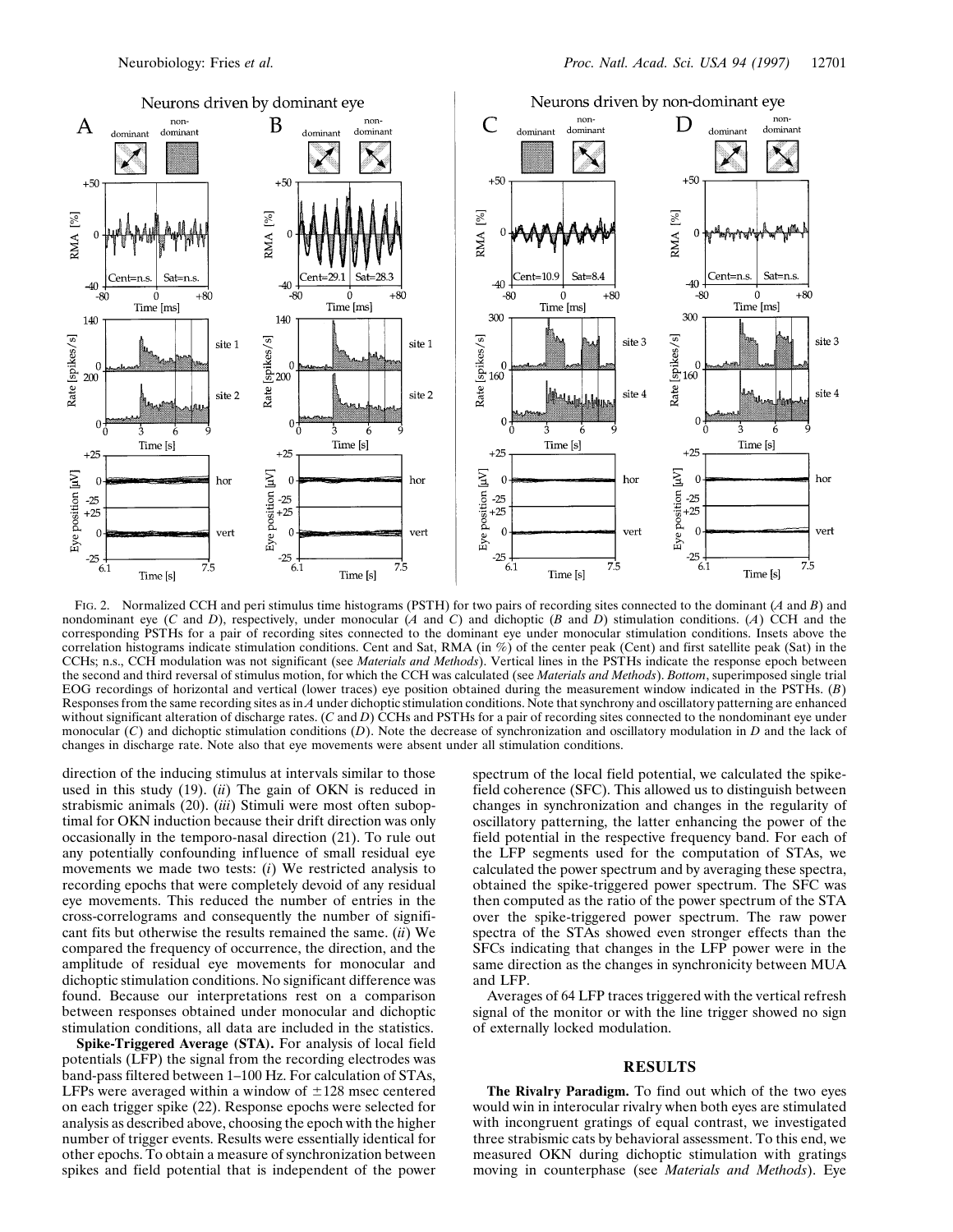dominance was asymmetric in all animals, as is typical for strabismic subjects: At equal contrast, the stimulus presented to one eye (the dominant eye) controlled OKN for a significantly larger fraction of time than the stimulus seen by the other (nondominant) eye (Fig. 1). The eye that controls OKN is always also the eye that wins in rivalry, which allowed us to predict with great reliability which of the two eyes supports perception when both eyes see different stimuli. Two of the cats were also tested for visual acuity in a modified Mitchell jumping stand (23) and were found to have similar acuity in both eyes [values in cycles per degree (with 95% confidence interval) are for cat 1: 1.93 ( $1.56-2.72$ ) for the nondeviated and 1.82 (1.56–2.29) for the deviated eye, cat 2: 3.4 (2.41–5.23) for the nondeviated and 2.49 (1.91–3.7) for the deviated eye]. Thus, strabismus has led to a marked asymmetry in ocular dominance but not to amblyopia (for comparison see ref. 23). After completion of the behavioral testing, cats were prepared for chronic recording. Up to 34 microelectrodes were implanted into areas 17 and 18 to permit measurement of MUA while the cats were exposed to alternating monocular and dichoptic stimulation (see *Materials and Methods*). As characteristic for strabismic animals, neurons at all recording sites were monocular and responded predominantly either to the right or the left eye (24). At 24 sites, the amplitude ratio of responses evoked from the two eyes was  $23.3 \pm 1.2$  (mean  $\pm$ SEM) and at 13 sites, responses were strictly monocular. To study rivalry dependent changes of neuronal responses, we first presented a single moving grating to one eye only and computed peri stimulus time histograms as well as auto- and cross-correlation functions between responses that were recorded simultaneously from sites that responded to this eye. Subsequently, the rivalry condition was introduced by presenting an orthogonal grating of equal contrast to the other eye. Recording from cells driven by the dominant eye allowed us to assess how responses change for stimuli that are perceived with monocular stimulation and continue to be perceived under rivalry conditions; accordingly, recording from cells responding to the nondominant eye permitted assessment of changes in responses that support perception under monocular stimulation but are excluded from perception in the rivalry condition. During these measurements, the cats had to be prevented from engaging in OKN because this would have introduced asymmetries in retinal slip and, hence, uncontrollable interocular differences in stimulation conditions. To prevent the development of OKN, the movement direction of the gratings was reversed every 1.5 sec (see *Materials and Methods*). We always presented gratings of equal contrast to the two eyes because this allowed us to (*i*) compare responses evoked by monocular stimulation of the dominant and nondominant eye, (*ii*) to predict with certainty which of the two eyes was going to be selected or suppressed with dichoptic stimulation (Fig. 1, see also *Materials and Methods*), and (*iii*) to mimic the natural viewing conditions of a strabismic animal.

**Analysis of Spike Correlations.** The probability that two simultaneously recorded cells synchronize their responses depends on the configuration of the applied stimuli, on the distance between the recorded neurons and on the similarity of the feature preferences of the respective neurons (2). Because the chronic implantation technique provides a random sample of recording sites with an arbitrary distribution of the respective parameters, not all pairs of recording sites exhibited synchronized responses to monocularly presented gratings. Moreover, as shown previously for strabismic cats (23, 25), synchrony was never observed between recording sites responding to different eyes. Of the 99 examined pairs of recording sites, 77 were driven by the dominant and 22 by the nondominant eye, respectively. Twenty (26%) of the former and 9 (41%) of the latter exhibited synchronized responses with monocular stimulation. In most of the significant correlograms the peak was centered around zero delay, indicating that synchronization had occurred with zero phase lag. For quantification of changes in synchrony, the average strength of synchronization was assessed from the RMA of the center peak of the CCHs (RMA in %, see *Materials and Methods*). Synchronization strength changed with the transition from monocular to dichoptic stimulation conditions and these changes were in opposite direction for cells driven by the dominant and nondominant eye, respectively. Upon introduction of the second, rivalrous stimulus, synchrony increased among responses evoked from the dominant eye and decreased among responses evoked through the nondominant eye (Fig. 2). Of the 20 pairs of recording sites activated through the dominant eye, all but two exhibited enhanced synchronization upon costimulation of the nondominant eye (Fig. 3*A*). The RMA of the center peak in the cross-correlograms increased by 55% [from 10.5  $\pm$  1.3 (mean  $\pm$  SEM) to 16.3  $\pm$  1.8, *P* < 0.0005, paired *t* test]. In addition, 11 of the pairs that had shown no significant synchronization with monocular stimulation became synchronized upon coactivation of the nondominant eye (average RMA =  $9.9 \pm 1.0$ ). Of the nine pairs exhibiting synchronized responses with monocular stimulation of the nondominant eye, six continued to exhibit synchronized responses upon co-stimulation of the dominant eye. In all six cases, however, RMA values decreased, on average, by 31% (from  $6.3 \pm 1.0$  to  $4.4 \pm 0.8$ ,  $P < 0.005$ , paired *t* test). In the three remaining cases (average RMA =  $5.5 \pm 2.1$ ) synchro-



FIG. 3. (*A*) Scatter plot of RMA values of the center peak (Cent) of CCHs under monocular (abscissa) vs. dichoptic (ordinate) stimulation conditions for recording pairs connected to the dominant (circles) and nondominant (squares) eye. (*B*) Scatter plot of RMA values of the first satellite peaks (Sat) in CCHs. Same conventions as in *A*. (*C*) Scatter plot of SFCs (see *Materials and Methods*) between 39 and 63 Hz of STAs during monocular (abscissa) vs. dichoptic (ordinate) stimulation. Circles and squares refer to STAs computed for recording sites driven by the dominant and nondominant eye, respectively. Regression lines were calculated separately for STAs computed between responses evoked from the dominant and nondominant eye, respectively, and have slopes of 2.6 ( $R^2 = 0.8$ ,  $P < 0.0001$ ) and 0.4 ( $R^2$ )  $= 0.7, P < 0.0001$ , respectively. (*D*) Scatter plot of average firing rates (evoked minus ongoing activity) under monocular (abscissa) and dichoptic (ordinate) stimulation conditions. Circles and squares represent responses evoked from the dominant and nondominant eye, respectively.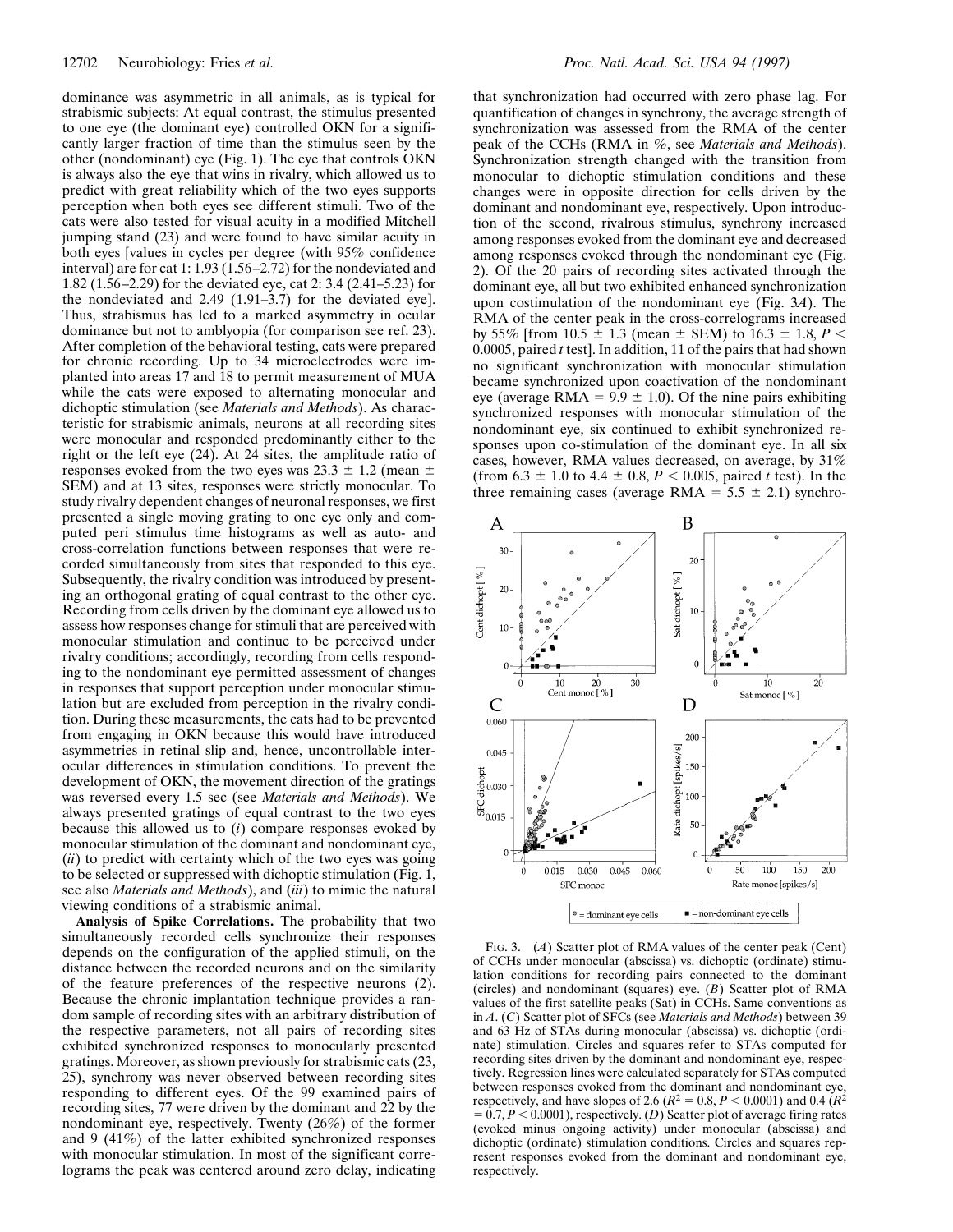nization dropped below our significance threshold upon dichoptic stimulation (Fig. 3*A*). The 13 pairs driven by the nondominant eye that did not show synchronization with monocular stimulation remained unsynchronized with dichoptic stimulation.

The center peaks in the CCHs were nearly always accompanied by additional side peaks indicating an oscillatory modulation of the synchronized neuronal responses in the  $\gamma$ -frequency range between 40 and 60 Hz (22, 26). The regularity of this oscillatory patterning is reflected by the amplitude of the side peaks and was therefore assessed from the RMA of this peak (Fig. 3*B*) (see *Materials and Methods*). In each pair of recording sites, the respective RMAs of the center and side peaks were closely correlated and upon introduction of the rivalry condition, the RMA values of the side peaks changed in the same direction as those of the center peaks (Fig. 3*B*). These changes in side peak RMA were again highly significant, both for the selected  $(P < 0.0001)$  and the suppressed eye ( $P < 0.005$ ). This indicates that not only the synchronicity but also the regularity of the oscillatory patterning of the synchronous events increases for signals that continue to be perceived under rivalry conditions and decreases for responses that become suppressed.

**Analysis of Spike-Field Coherence.** Multiunit responses reflect only suprathreshold activity of cells in the immediate vicinity of the electrode tip. In contrast, LFPs that can be recorded from the same electrodes result from the average sub- and suprathreshold responses of neurons within a cortical volume of several 100  $\mu$ m radius (27). Because only synchronous activity contributes effectively to LFPs, the amplitude and regularity of LFP fluctuations is a direct measure of response synchronization. Thus, changes of synchrony in large neuronal populations are reflected particularly well in correlation functions computed between MUA and LFP responses, i.e., STAs of LFPs. We calculated STAs for all possible combinations of recording sites connected to the same eye, both for monocular and dichoptic stimulation conditions (see *Materials and Methods*). Typically, STAs of monocularly evoked responses exhibited a strong oscillatory patterning in the frequency range of 40–60 Hz, indicating that unit discharges were tightly correlated with an oscillatory component of the LFP in the  $\gamma$ -frequency range (Fig. 4) (22). With dichoptic stimulation, the modulation amplitude of the STAs increased for pairs of recording sites connected to the dominant eye while it decreased for sites driven by the nondominant eye (Fig. 4). STAs were quantified by calculating the SFC, a measure that is independent of the firing rate at the MUA recording site and of the amount of power at the LFP recording site (see *Materials and Methods*). When stimulation conditions were switched from monocular to dichoptic, the SFC in the  $\gamma$ -frequency range increased by 141\% (*n* = 190, *P* < 0.0001, paired *t* test) for recording sites driven by the selected eye and decreased by  $44\%$  ( $n = 109, P < 0.0005$ , paired *t* test) for sites driven by the suppressed eye (Fig. 3*C*).

**Analysis of Spike Rates.** In contrast to these highly significant changes in synchronicity and oscillatory patterning, no consistent changes were found during the transition from monocular to dichoptic viewing conditions for the discharge rates of the neurons (Fig. 3*D*). Both, neurons driven by the dominant and the nondominant eye tended to reduce their firing rates when the other eye was costimulated. Upon dichoptic stimulation, responses from the selected eye were reduced in 15 out of 21 recording sites (average reduction: 9.2%,  $P < 0.02$ , paired *t* test) and responses of the suppressed eye at 9 of 16 sites (average reduction:  $3.2\%, P > 0.4$ , paired *t* test). Thus, changes in firing rates did not distinguish between perceptual selection or suppression ( $P > 0.5$ , unpaired *t* test).



FIG. 4. STAs from pairs of recording sites driven by the dominant (*A* and *B*) and nondominant (*C* and *D*) eye, respectively for monocular (*A* and *C*) and dichoptic (*B* and *D*) stimulation conditions. *Insets*: Plot of SFC (see *Materials and Methods*) (ordinate, ranging from 0 to 0.1) as a function of frequency (abscissa, frequencies ranging from 0 to 102 Hz, binwidth 3.9 Hz). Vertical lines in the insets are at 39 and 63 Hz.

## **DISCUSSION**

For the interpretation of the present results it is crucial to be confident that the dominant eye actually supported perception during rivalry. The marked asymmetry in ocular dominance, the short duration of stimulus presentation (see *Materials and Methods*) and the consistent changes in synchronicity suggest that the dominant eye was selected during rivalry. Still it cannot be excluded that there were brief episodes during which the nondominant eye took over. However, if this occurred, it would have attenuated the observed differences in synchronization behavior and hence would strengthen rather than weaken our conclusions. It appears thus, as if in areas 17 and 18 of awake, strabismic cats, dynamic selection and suppression of sensory signals are associated with modifications of the synchrony rather than the rate of neuronal discharges. In combination with the behavioral data this suggests that at an early level of visual processing, it is the degree of synchronicity rather than the amplitude of responses that determines which of the input signals will be processed further and then support perception and oculomotor responses.

Single unit recordings in awake monkeys trained to report their subjective perception in a rivalry situation revealed that a small percentage of neurons in primary visual cortex change their discharge rate as a function of the perceptual state of their preferred stimulus (9). However, discharge rates could either increase or decrease when the preferred stimulus was perceptually dominant. If such unsystematic changes had occurred in our experiments, they would probably have gone undetected because of the multiunit recordings. Moreover, the examined monkeys had normal vision and, as suggested by a recent psychophysical study (28), have probably experienced figural rivalry rather than interocular rivalry. In strabismic subjects, conditions are different, because of experiencedependent modifications of cortical circuitry that leads to a functional segregation of neurons driven by the two eyes (24,